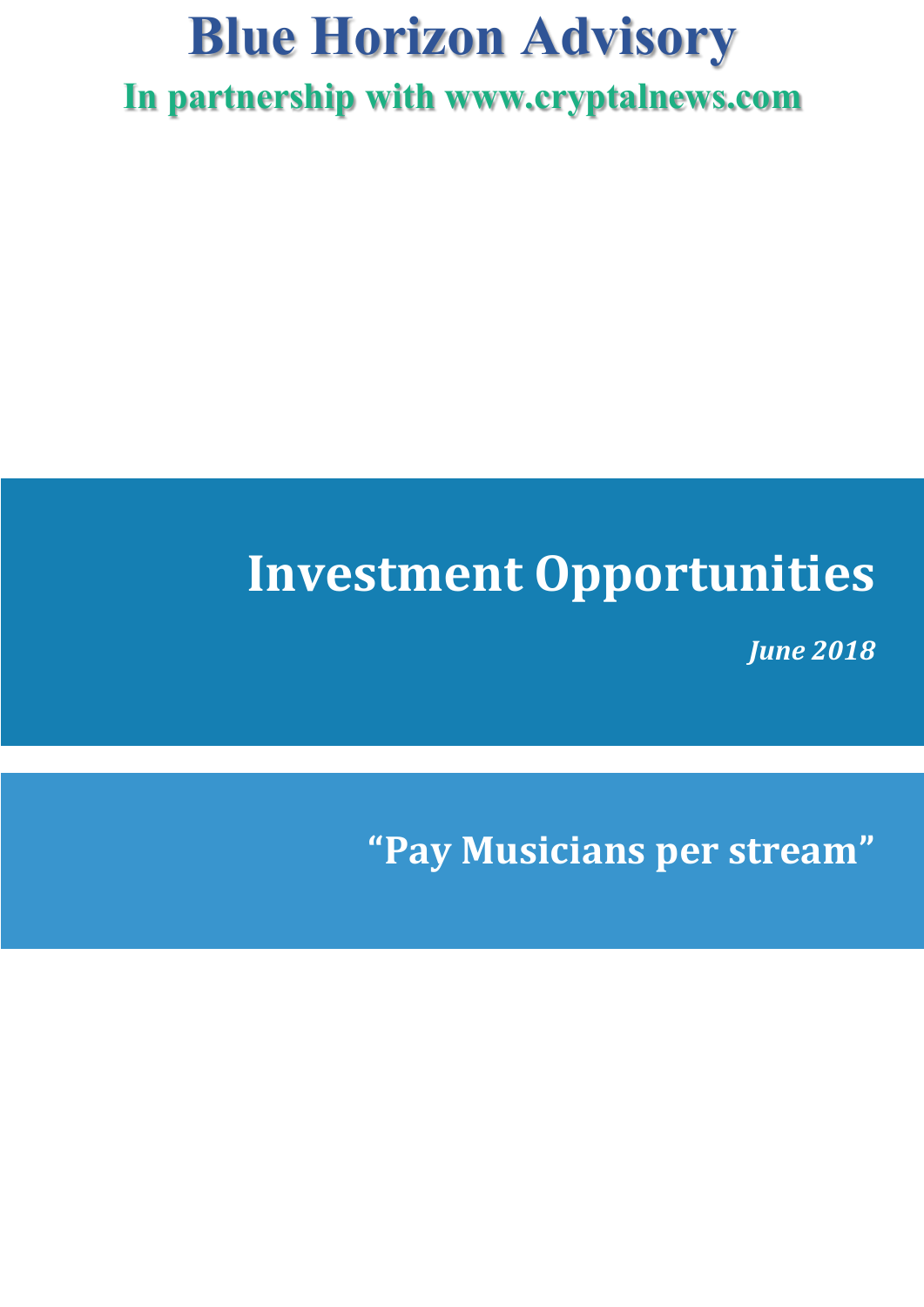### **Content**

| 6. |  |  |  |  |
|----|--|--|--|--|
|    |  |  |  |  |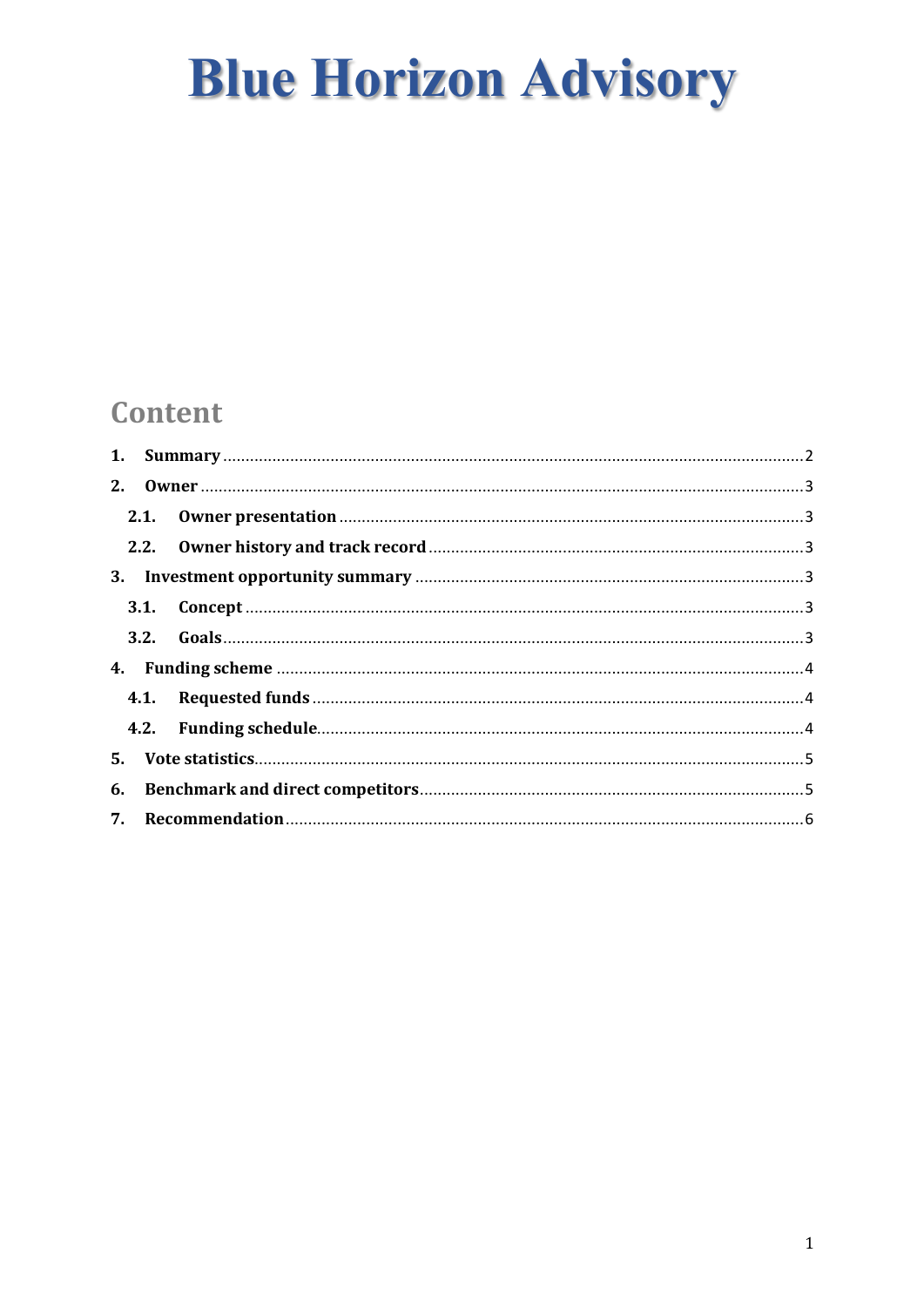### **1. Summary**

| <b>Owner:</b>    | <b>Feedbands</b>              |
|------------------|-------------------------------|
| <b>Sector:</b>   | <b>Online music streaming</b> |
| <b>Proposal:</b> | Pay musicians per stream      |

# **Recommendation : Negative**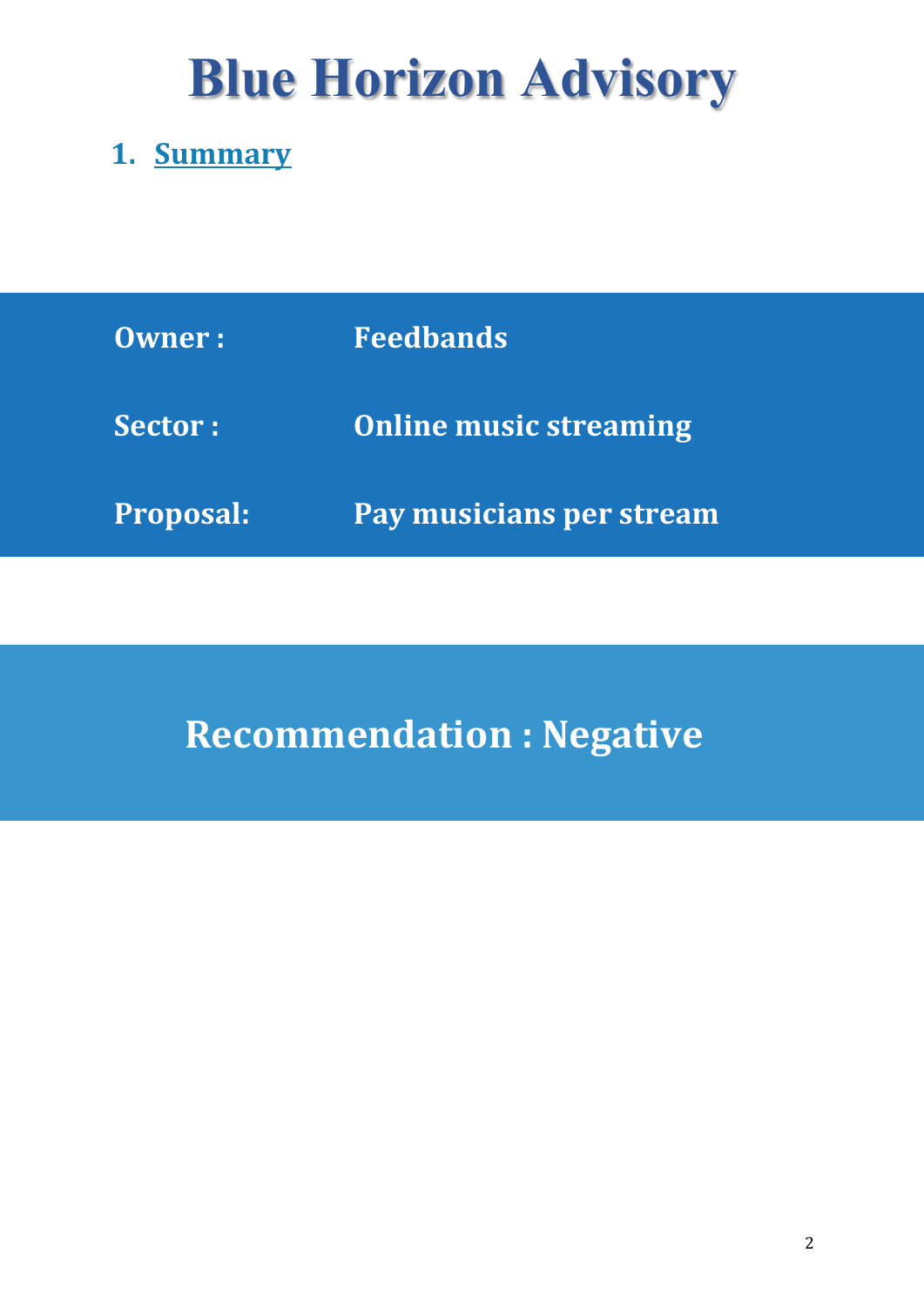## **2. Owner**

### **2.1.** Owner presentation

| Name:                | "Feedbands"                                                                                                                                                                                                                                                                                                                                                                                                                                                                   |
|----------------------|-------------------------------------------------------------------------------------------------------------------------------------------------------------------------------------------------------------------------------------------------------------------------------------------------------------------------------------------------------------------------------------------------------------------------------------------------------------------------------|
| Logo:                | <b>FEEDBANDS</b>                                                                                                                                                                                                                                                                                                                                                                                                                                                              |
| Inception:           | 2013                                                                                                                                                                                                                                                                                                                                                                                                                                                                          |
| <b>Presentation:</b> | Feedbands is a crowdsourced record label whose members collectively<br>п<br>determine which artists they should make vinyl release offers to.<br>When they release an artist on vinyl, the artist gets paid and they keep<br>m.<br>all the rights to their music. Feedbands press the records and send<br>them to their members all over the world.<br>Feedbands only ever release first pressings, meaning the records<br>released on vinyl have never been on vinyl before. |
| <b>Key figures:</b>  | Artist community to date: 100+<br>п<br>Artist community growth YoY: n/a<br>п<br>Released vinyl to date: n/a<br>п                                                                                                                                                                                                                                                                                                                                                              |
| Link:                | https://feedbands.com/                                                                                                                                                                                                                                                                                                                                                                                                                                                        |

#### **2.2.** Owner history and track record

n/a

### **3. Investment opportunity summary**

#### **3.1. Concept**

Between June  $4<sup>th</sup>$  and the  $6<sup>th</sup>$  Feedbands tested a feature where artists were paid 10 cents in *Dash* every time their songs were streamed.

This test yielded a 20.000+ payments to artists, in real time, as their songs are streamed.

#### **3.2. Goals**

- Even and scalable Dash distribution
- Create a passive distribution channel
- Create a new user base for Dash, people earning small amounts on a regular basis, making these amounts spendable.
- **•** Promote artists via a generous remuneration scheme, thus acting as PR for Dash
- Promote the use of Dash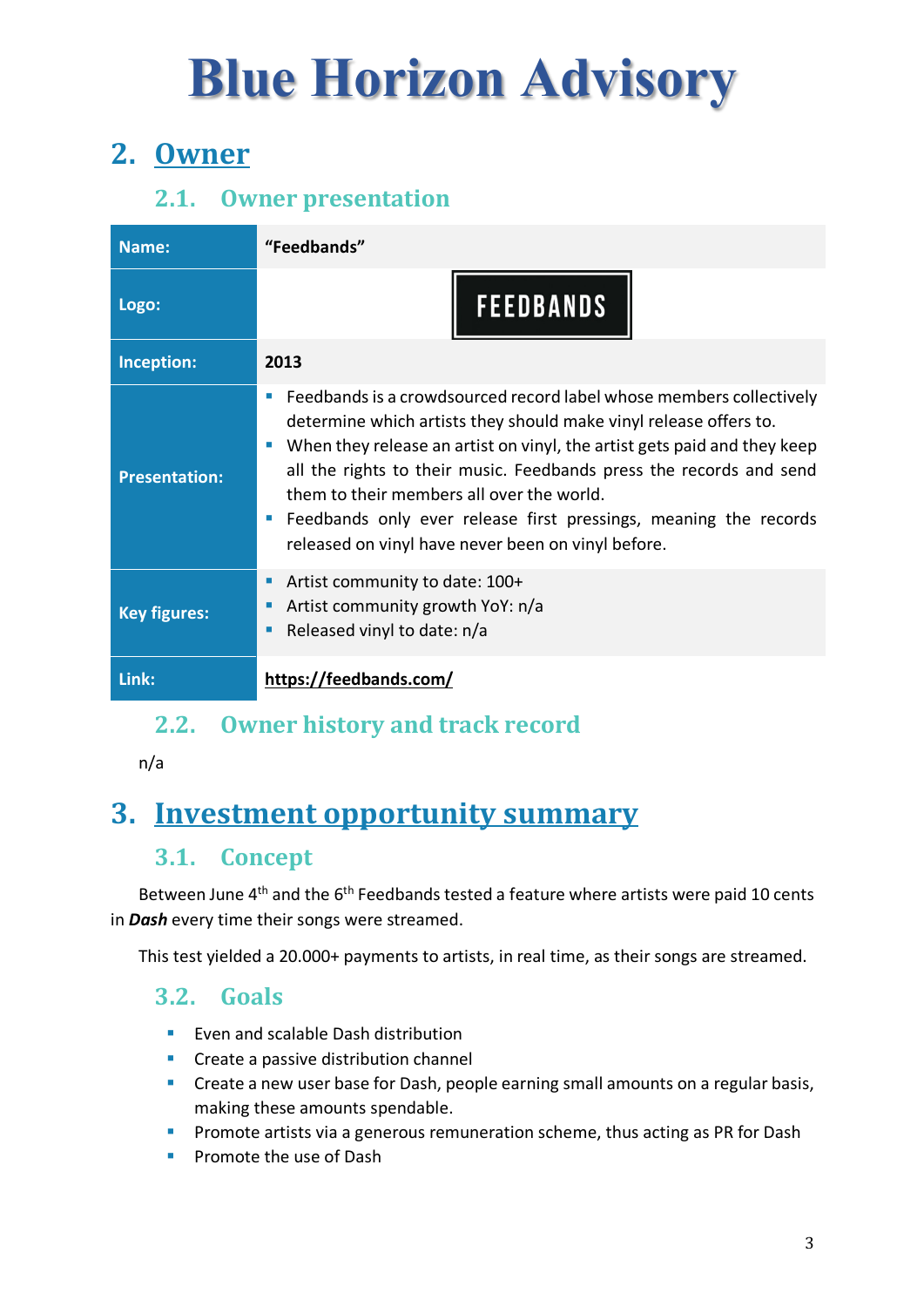The funding request aims to:

- Ensure sufficient funds to keep the channel on-going for 1 month
- Develop new features that were requested by the users (daily / weekly payment batching, facial recognition / identity verification checks for new artist signups)

### **4. Funding scheme**

#### **4.1.** Requested funds

| <b>95 Dash:</b> | To be distributed directly to artists |
|-----------------|---------------------------------------|
| 30 Dash:        | Development budget                    |
| 5 Dash:         | Proposal reimbursement                |
| Total:          | 130 Dash                              |

#### **4.2.** Funding schedule

| <b>Payment type:</b> | One-time payment           |
|----------------------|----------------------------|
| <b>Start date:</b>   | $18th$ June 2018           |
| <b>End date:</b>     | $18th$ July 2018           |
| <b>Final voting:</b> | 30 <sup>th</sup> June 2018 |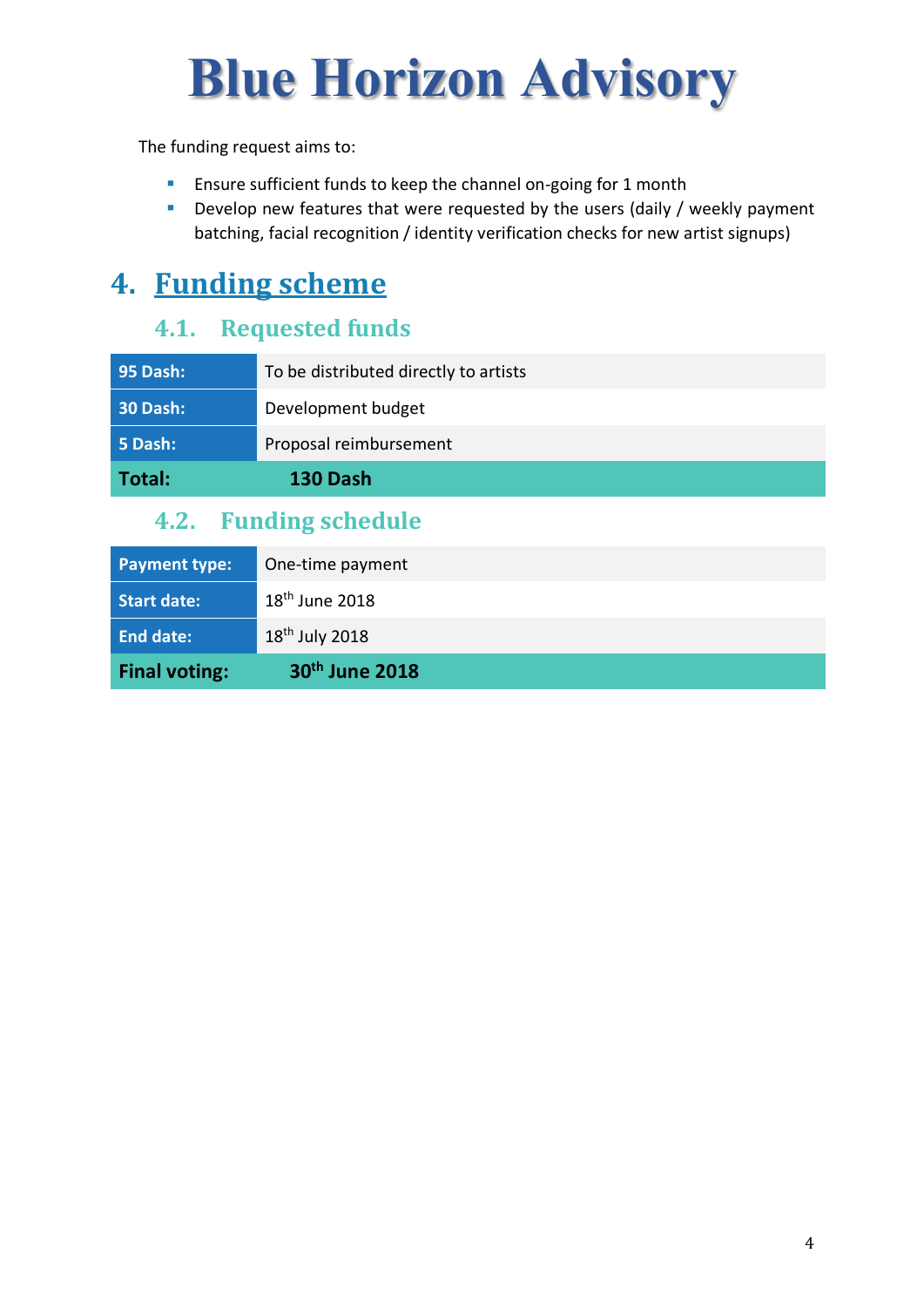### **5.** Vote statistics



### **6. Benchmark and direct competitors**

| <b>Streaming services</b>                   | <b>Remuneration per play</b>      |
|---------------------------------------------|-----------------------------------|
| <b>Feedbands</b>                            | 0,39700 USD **                    |
| <b>Groove Music</b>                         | 0.02730 USD                       |
| Napster                                     | 0.01683 USD                       |
| <b>TIDAL</b>                                | 0.01100 USD                       |
| <b>Apple Music</b>                          | 0.00640 USD                       |
| Amazon Prime Music & Amazon Music unlimited | 0.00740 USD                       |
| Deezer                                      | 0.00560 USD                       |
| Google Play                                 | 0.00611 USD                       |
| Spotify                                     | 0.00397 USD                       |
| Pandora                                     | 0.00134 USD                       |
| YouTube                                     | 0.00074 USD                       |
|                                             | *Source: www.digitalmusicnews.com |

*\*\*Estimated figure, Feedbands say that they pay 100x more than Spotify*